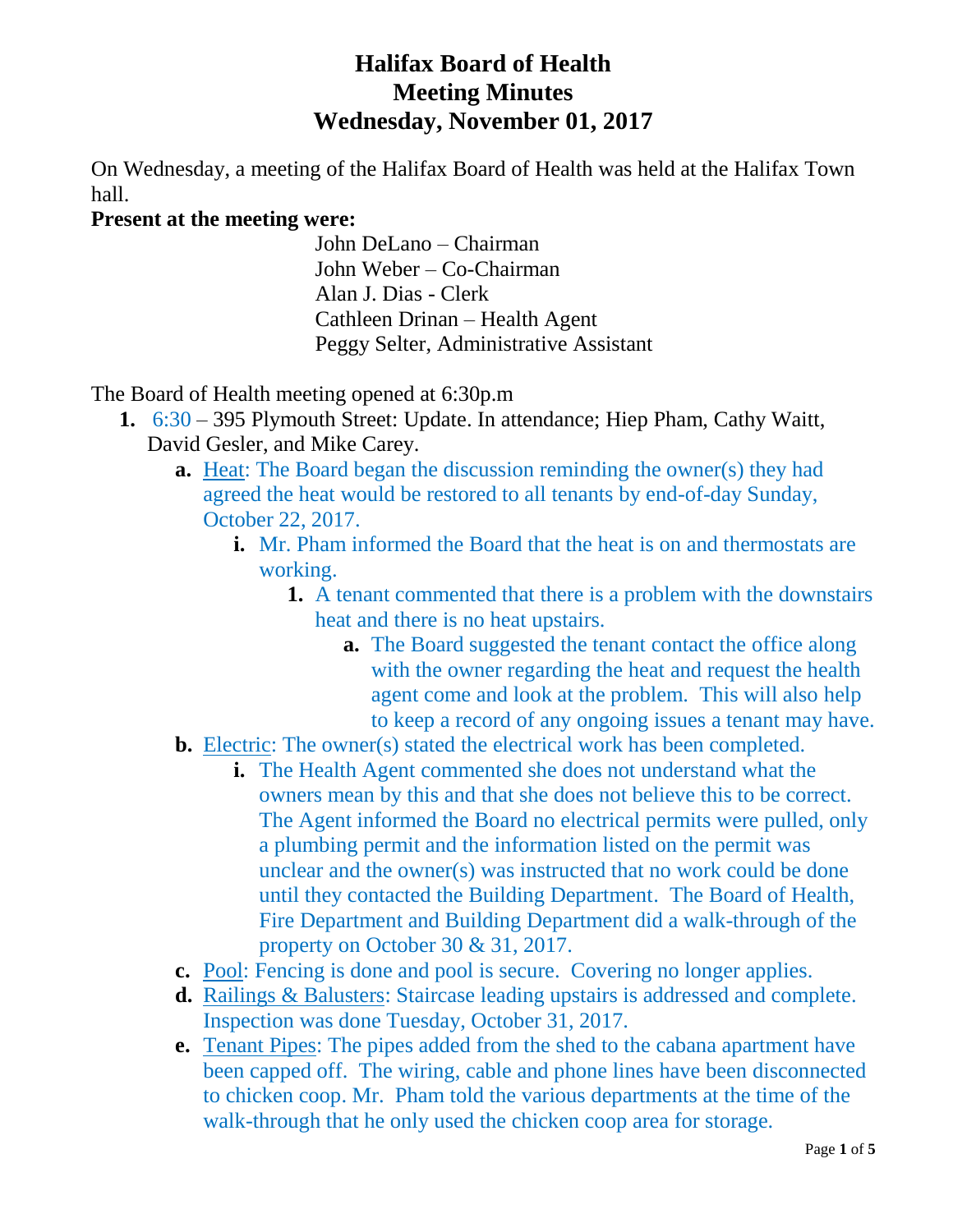- **f.** Permits: The Board reiterated to the owner(s) that they need to speak to the Building Department before any work can be done at the property.
	- **i.** A tenant was unhappy because he was being inconvenienced attending all the meetings and feels the landlord/owner is not working up to his (the tenants) fastest capacity/ability to complete the repairs needed.
		- **1.** The owner(s) apologized for the inconvenience of all this.
- **g.** Lead: Owner(s) will update Board at December 06, 2017 meeting.
- **h.** Recycle Bin: Owner(s) updated the Board that they have contacted Graham Waste Services and are waiting for the representative to return their call. Right now the rubbish is being picked-up every other week and the recycling is being picked-up once a month.
	- **i.** The Health Agent informed the Board that the bins appear to always be full to capacity or overflowing with this schedule.
	- **ii.** The Board suggested to the owner(s) that the rubbish be picked-up every week and the recycling picked-up every other week.
		- **1.** The owner(s) agreed to this suggestion and said they would inform Graham Waste of the change.
- **i.** A tenant asked what the next step would be if the owner(s) did not comply with the repairs.
	- **i.** The Health Agent commented, after checking with town counsel, the correct process would be to give the owner(s) a chance to make any repairs/corrections with-in an appropriate time-line. The last resort would be to ask the court for receivership.
		- **1.** The homeowner commented that they have called and have spoken to Neighborworks Southern Mass and are waiting on an application in the mail.
- **j.** A tenant asked if some areas that are positive for lead can be encapsulated.
	- **i.** The Board replied that encapsulation or removal would be up to the lead professional/inspector.
- **k.** A tenant commented on the heat and the heating system.
	- **i.** The Board of Health referred the owner(s) to the Building Department, they will inform him of what needs to be done. The Building Department will be the lead department at this time and they will update the Board of Health.

### **2. Disposal Works Permits:**

### **a. Ratify Agents Approval:**

**i.** 64 Palmer Mill Road

A Motion was made to ratify Health Agents Approval.

**Motion: John Weber Second: Alan Dias Unanimous vote on the motion**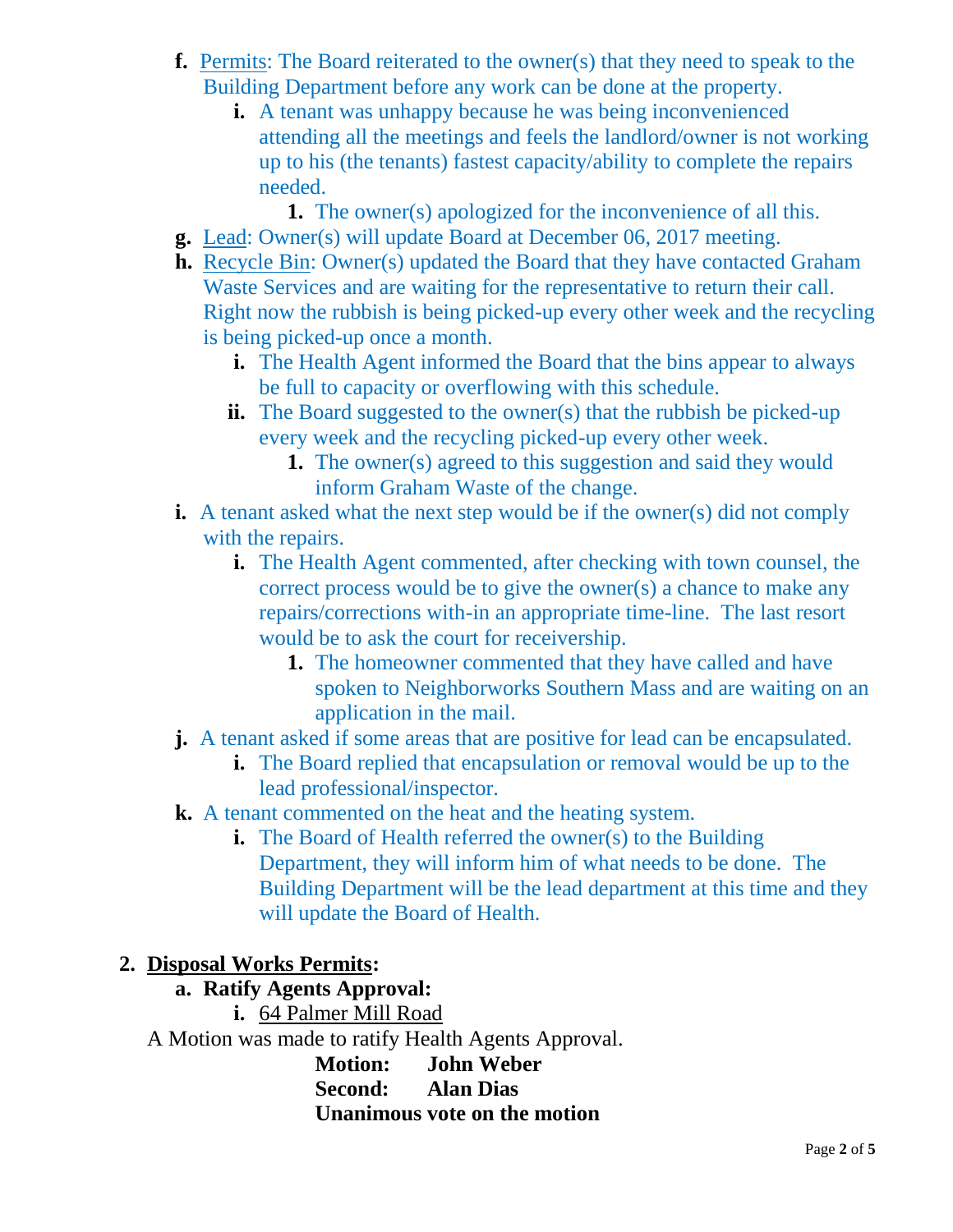#### **ii.** 415 Thompson Street

A Motion was made to ratify Health Agents Approval.

### **Motion: John Weber Second: Alan Dias Unanimous vote on the motion**

### **b. Re-Approval:**

**i.** 233 South Street

A Motion was made to reapprove the 02.16.05 plan with the condition of the submission of an updated plan with current date, a new disposal works permit and current permit fee.

> **Motion: John Weber Second: Alan Dias Unanimous vote on the motion**

### **3. Bring to Boards Attention:**

- **a.** Amendment to "Supplemental Rules and Regulations to Title 5 Amendment"
	- **i.** Under 1.07: Septic Installations, add # (3) The following inspections, at a minimum, shall be conducted by the Health Agent or Board approved consultant during the installation of the system.
		- **1.** Bottom Hole Inspection.
		- **2.** Final Inspection.
			- **a.** No, not necessary at this time.
- **b.** EDS Walk-Through with outside consultants  $-$  Yes or No  $-$  No, Board does not find this to be a benefit at this time.
- **c.** Land Use Counsel Agent updated Board.
- **d.** Approval of Suitability for Weymouth's Drinking Water Treatment Residuals for composting. – Agent updated Board on reports received.
- **e.** Discussion on how to respond to possible security threats Email the Board members the Chairman's email to each department requesting a sketch of their office.

### **4. Discussion Items:**

**a.** Large Outdoor Event application sign-off before BOH permit issuance. A Motion was made to approve the concept of required sign-off from all departments involved in an event prior to the Board of Health issuing a permit.

**Motion: John Weber Second: Alan Dias Unanimous vote on the motion**

**b.** Board Members and Health Agent are registered for the MAHB Certificate Program, Saturday, November 18, 2017.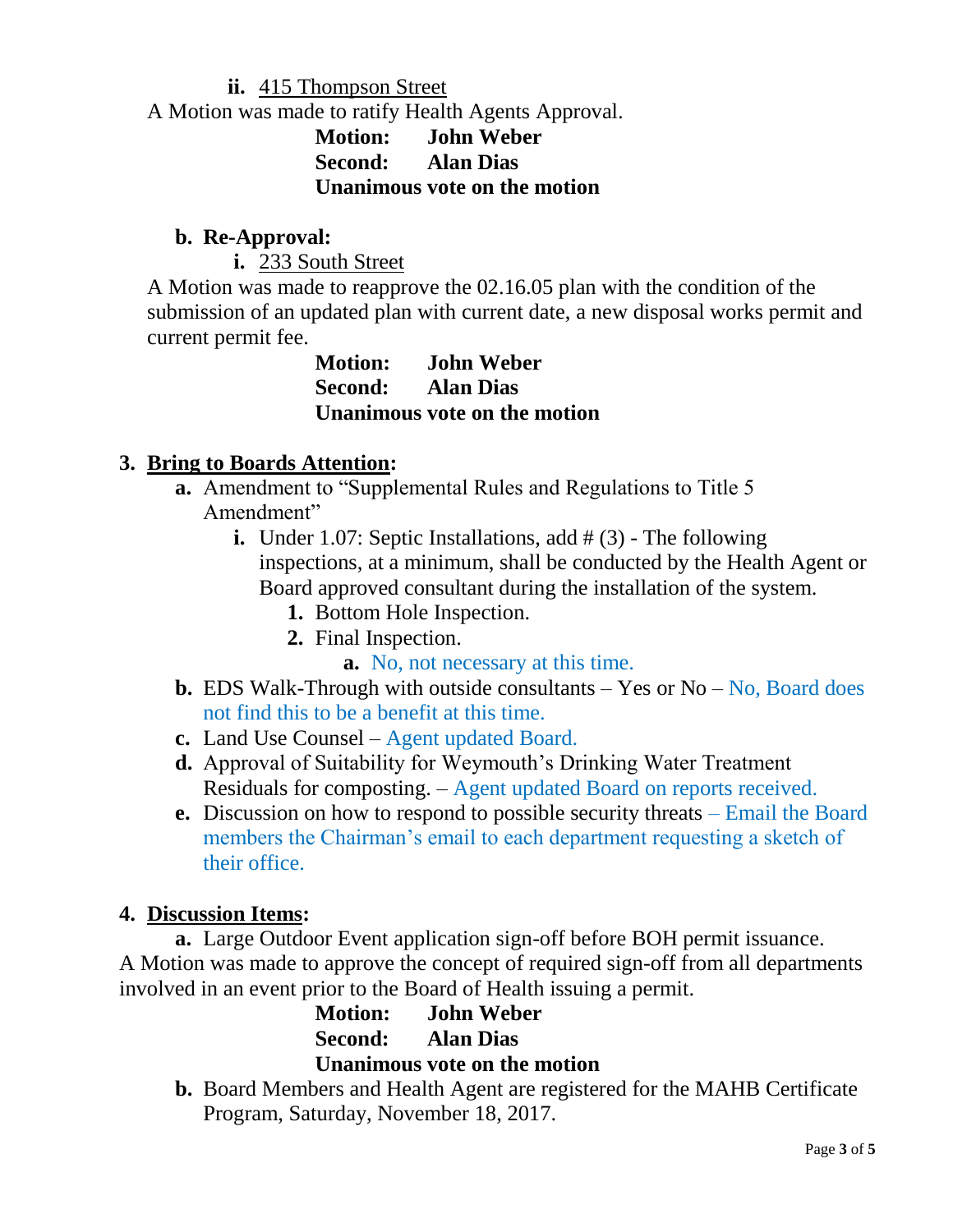### **c. Agent Report: -** Agent updated Board

- **i.** Covenant Cases and Sampling at Properties.
- **ii.** 25 White Island Rd. septic cover checked.
- **iii.** 14 Buttonwood on the market, system failed inspection.
- **iv.** 319 grant- RFP going out soon for Alum pump specifications, permits and costs.
- **v.** Resident forum on algae and the ponds on Nov. 16 at 6:30, great hall.
- **vi.** 441 Twin Lakes Drive Housing Court Hearing.

# **Affirm Any Bills to be Paid: -** Board Affirmed

**d.** MAHB Certificate Program - \$345.00

A Motion was made to affirm payment to MAHB for Certificate Program.

**Motion: John Weber Second: Alan Dias Unanimous vote on the motion**

# **5. The Following to be signed**: **-** Board Signed

- **a. Payroll for the Week Ending November 11, 2017**
	- **i.** Cathleen Drinan
	- **ii.** Margaret Selter
	- **iii.** Tracy Noland

### **b. Meeting Minutes: -** Board Signed

- **i.** October 18, 2017 Meeting Minutes
- **c. Expense Account# 01-512 – FY 18-07 -** Board Signed
	- **i.** Cathleen Drinan Mileage Reimbursement \$222.27

# **d. Revolving Account# 25-513 – FY 18-08 -** Board Signed

- **i.** Spath Engineering Invoice# 102517-743 Plan Review 64 Palmer Mill Road – \$85.00
- ii. Grady Consulting, LLC Invoice# Plan Review 415 Thompson Street – \$85.00
- **e. Nursing Services Account# 01-522 – FY 18-04 -** Board Signed
	- **i.** Savvy Shopping for Health Seminar Invoice# 102417 Julianne E. McLaughlin - \$140.00
- **f. iPad Gift Account# 26-514-4830-02 – FY 18-04 -** Board Signed
	- **i.** Cathleen Drinan iPad Usage Reimbursement for October, 2017 \$21.16
- **g. DHCH Expenditure Account# 28-507-5784 – FY 18-03 -** Board Signed
	- **i.** D.H. Fletcher Excavating, Co. David Fletcher Invoice# 4051 Balance Due on Septic System Installation (Job Complete) – 2 Carver Street – \$6,250.00